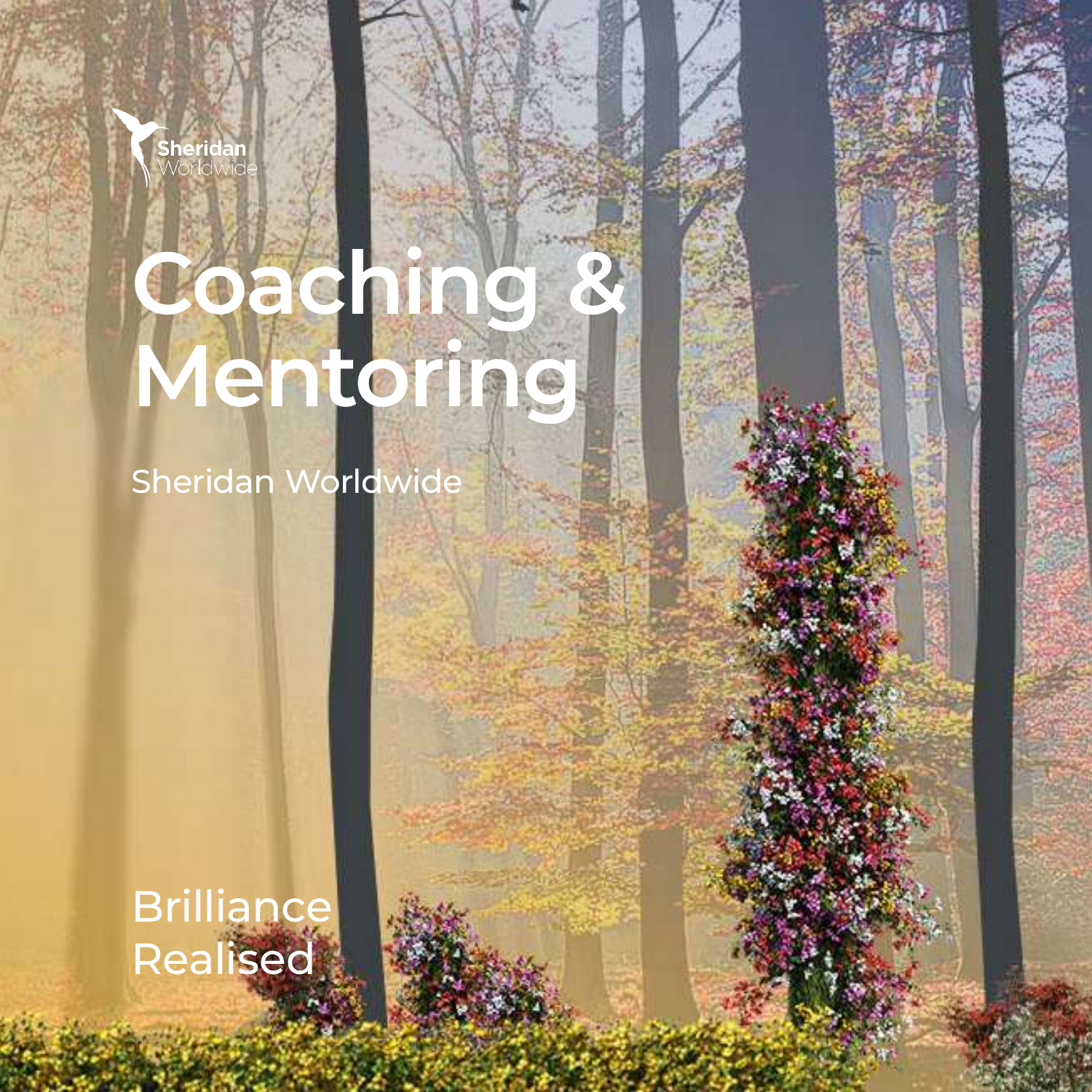We provide executive coaching at all levels from boards and ExCo, to senior leaders, managers and hi-potential talent.

Our executive coaching service challenges your executive leaders to be the best they can be.

### Our Services

How has coaching contributed to increased personal effectiveness and business success ?

- **Role transition and integration**
- **Supporting and navigating change effectively**
- **Managing and leading hybrid style**
- **Returner coaching**
- **Building mental strength**
- **Career coaching**
- **Coaching for a specific challenging project**
- **Neurodivergent coaching**











of participants have seen performance improvements of coaches feel better equiped to dal with any challenges they face their coaches

of participants

built a trusting

relationship with of participants said it was a highly effective experience

## Performance & Executive Coaching

Unlock your potential and meet your objectives with executive coaching

*The calibre of coaches and the level of confidence and professionalism are stand-out. Sheridan are responsive and flexible. We always feel listened to.*



Senior Manager, Learning Transformation & Programme Delivery





CONTACT US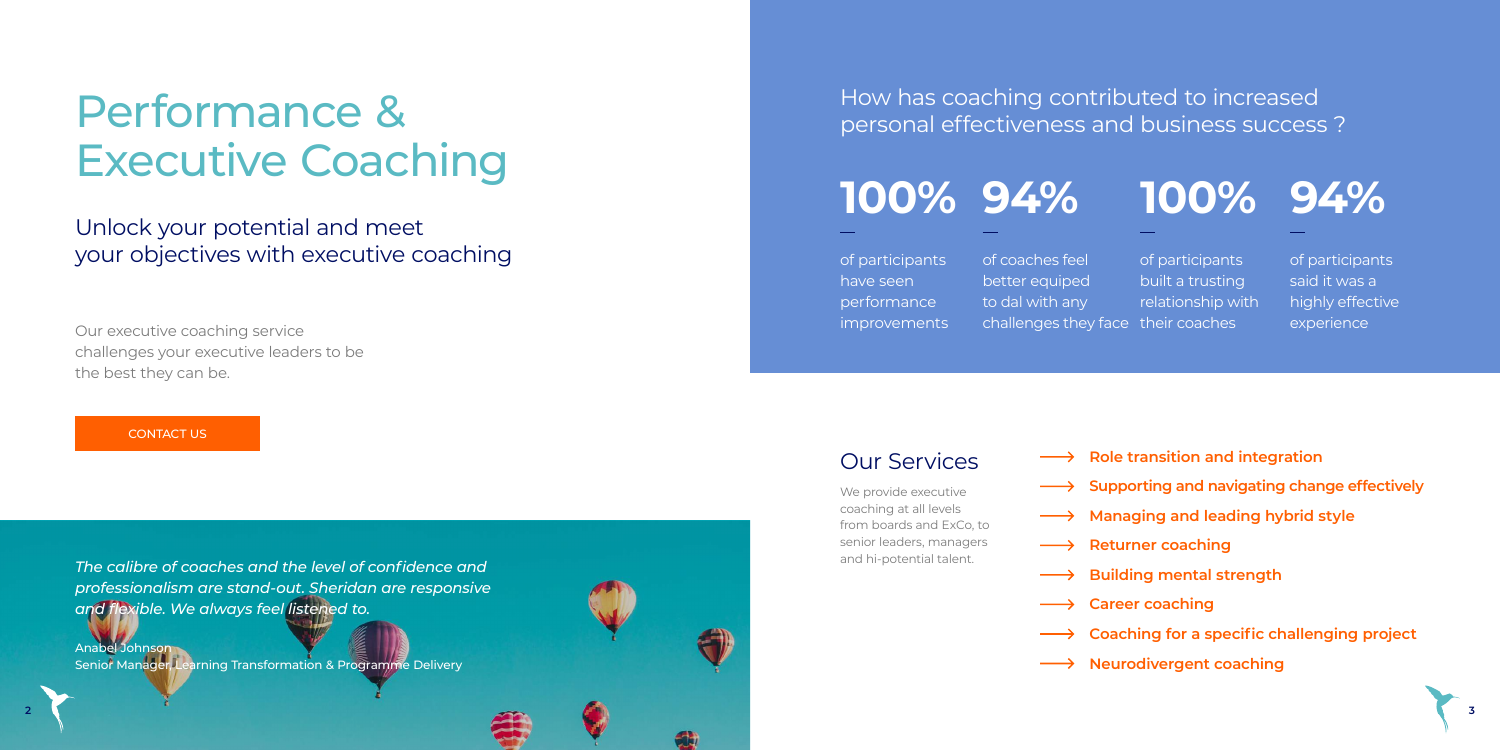Our group and team coaching approach facilitates the breaking down of silos and supports collaboration across teams

## Team & Group **Coaching**

Creating team performance that drives engagement and fosters trust

How We Do It We work with teams which are newly forming, hybrid, matrix and high-performing to help them retain their competitive edge and move from great to outstanding

### **Partner**

We will review progress, reassess against our framework, and make recommendations for the next stage of evolution as a team.

We provide recommendations for where to focus to improve team performance, and propose a programme to have maximum impact.

**02**

### **Embed**

We help you translate changes in thinking, behaving and relating into lasting habits with a focus on sustainability.

**04**

**Evaluate 05**

### **Coaching 03**

Depending on your needs, we start with the foundations; hone straight in on values and behaviours or focus on improving relationships.

**Discover** We begin by using our model

to assess where you're at as a team to build a clear picture of how you perform.

**01**



LEARN MORE ABOUT US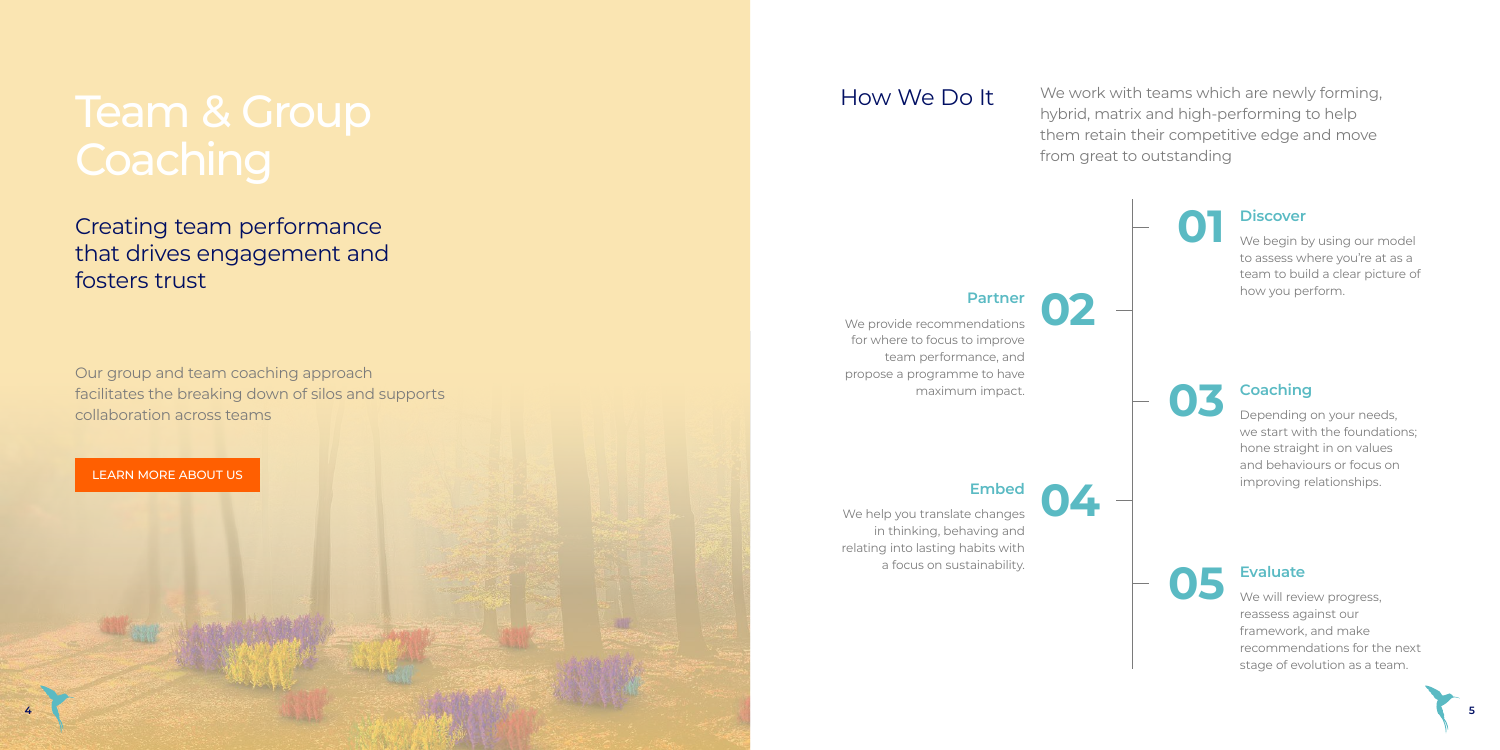Mentoring Platform

Our services include:

- **Mentoring programme design**
- **Communications for stakeholders**
- **World-class learning materials**
- **Design and delivery of mentoring workshops**
- **Evaluation, monitoring and feedback collation**
- **Inspirational keynotes**

## **Reverse & Virtual Mentoring**



## Mentoring For Growth

Professional mentoring and career progression to realise brilliance

LEARN MORE ABOUT PUSHFAR

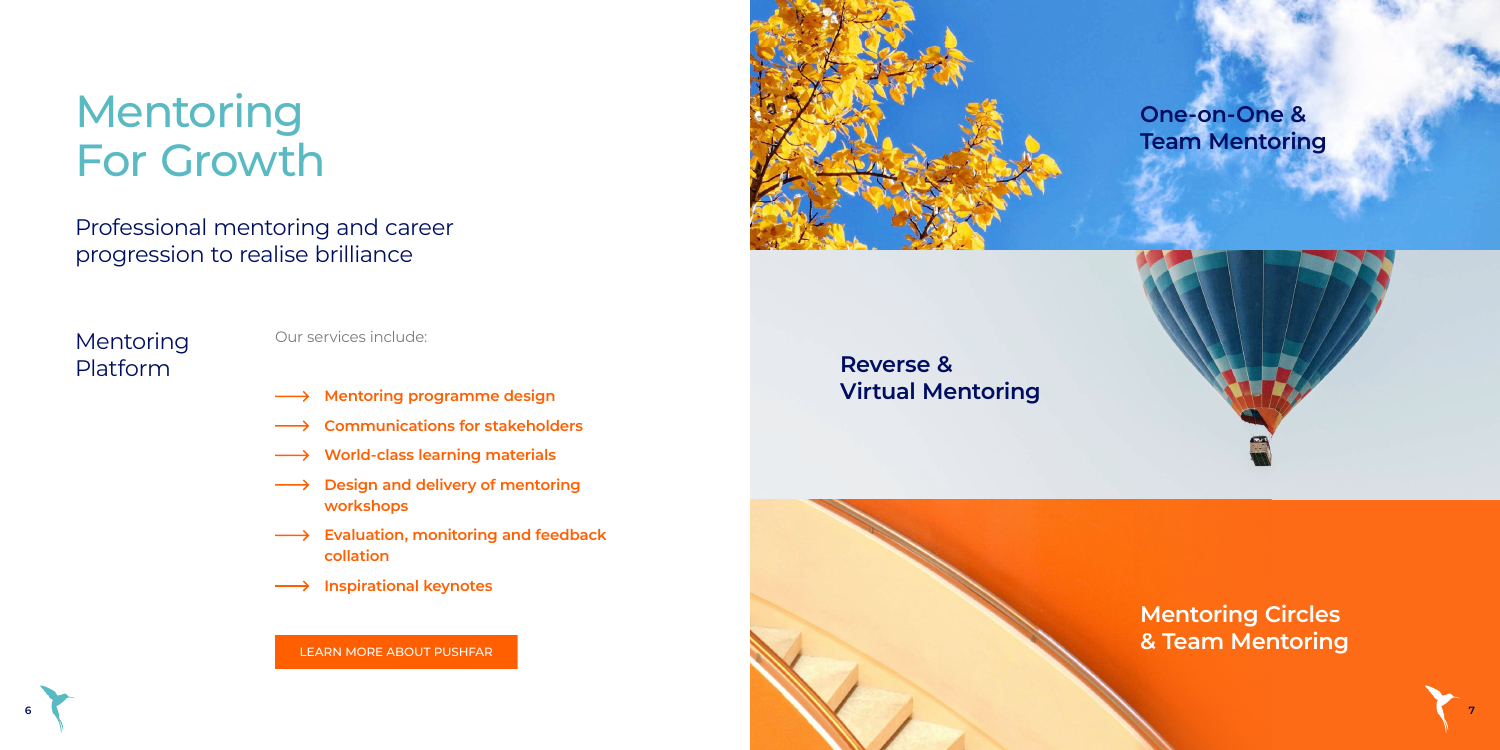## How We Do It

We offer a choice of hybrid and/or virtual delivery with all materials, video tutorials accessible via our online platform



### **Experiential learning**

All coaching sessions will be real, not roleplay, so that the learning benefit can be personally experienced.

### **Reflective Practice**

Coaching supervision is an essential part of skills development.

### **Development**

There will be opportunities to receive feedback, enabling leaders to monitor their own progress.



### **Blended approach**

To develop and embed core coaching skills using a range of methods to meet learning styles.



## Coaching Skill Development

## Creating a culture of coaching conversations to transform your workplace

### Our Services

Providing reflective space for managers and coaches.

**Coaching supervision**

An ILM Approved Centre, we can deliver coaching, mentoring and supervision programmes up to level 7.

## **Coaching qualifications**

 Option to incorporate actors using real scenarios we design with you to get people practising quality coaching conversations live.

## **Coaching for high performance**

Creating the business case for feedback, understanding what good looks like, using a feedback framework, preparing and practising for feedback conversations.

### **Performance Conversations**

Short programmes to upskill in the art of conversation, asking questions, deepening ability to listen, building reflective capability and following through.

## **Coaching Skills for Managers**

A partnership to develop your strategy and ensure you can respond to change by having the right people in the right roles.



### VIEW OTHER SERVICES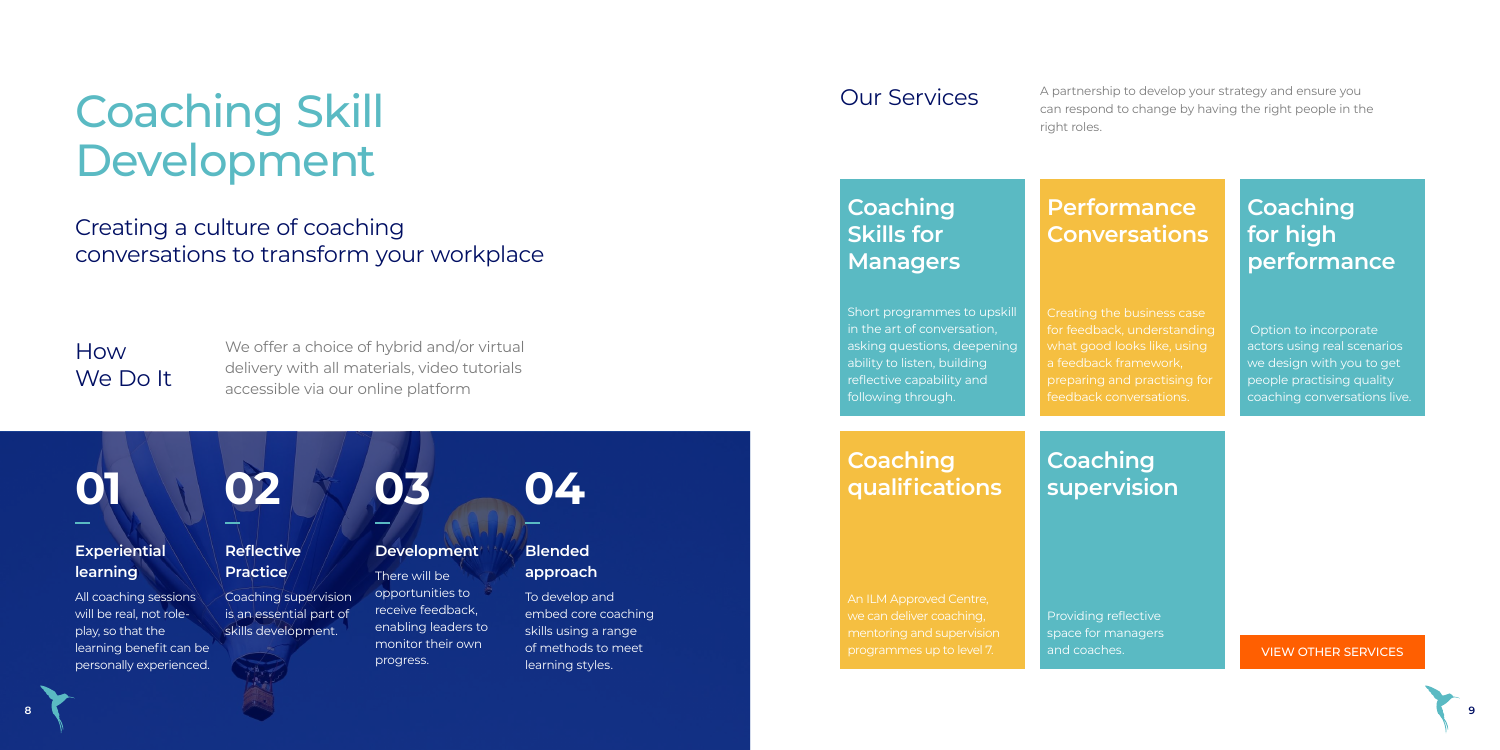## About us Brilliance **Realised**

The world of work is facing ever more demanding and complicated challenges from both outside the business and within it. Facing and adapting to them is hard. Taking your best people with you is harder still, but vital, if your organisation is to flourish. We can help your leaders to overcome those problems and translate their vision into reality. <del>LEARN MORE ABOUT US</del><br>
LEARN MORE ABOUT US<br>
ABOUT US ON THE MANUSON CONTROL CONTROL CONTROL CONTROL CONTROL CONTROL CONTROL CONTROL CONTROL CONTROL CONTROL CONTROL CONTROL CONTROL CONTROL CONTROL CONTROL CONTROL CONTROL C

## Insights, events and case studies

- **Is your potential for best performance fully unlocked? Coaching & mentoring**
- **Do you lose time in pointless workplace conflict? Resolution & mediation**
- **Does your culture drive a high-performance organisation? Leadership strategies**
- **Are you seeking to build an inclusive culture? Inclusion & wellbeing**

Sheridan Worldwide is an outstanding provider of leadership, inclusion, mediation and coaching services.

**10 11**

KEEP IT UP WITH OUR NEWS